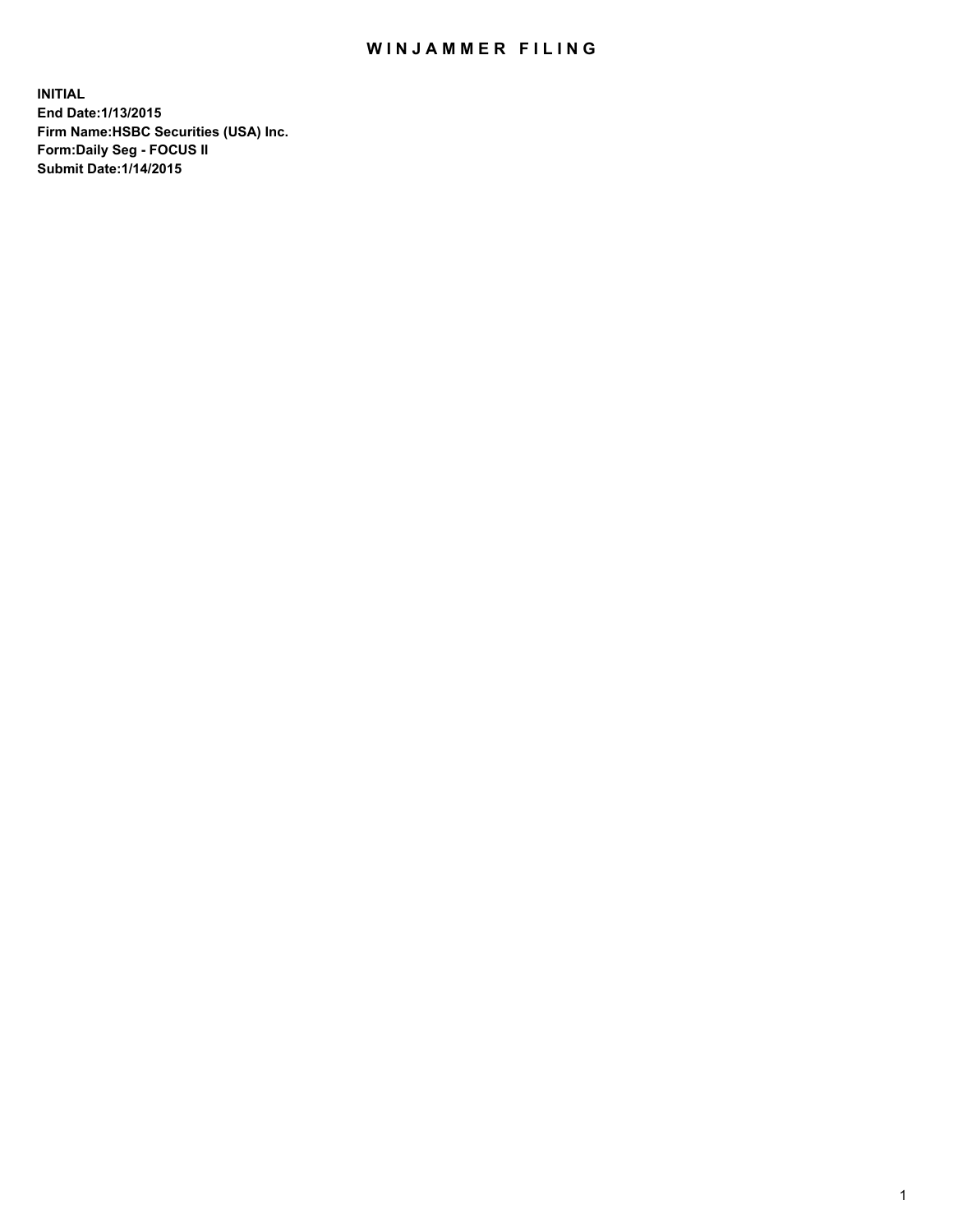## **INITIAL End Date:1/13/2015 Firm Name:HSBC Securities (USA) Inc. Form:Daily Seg - FOCUS II Submit Date:1/14/2015 Daily Segregation - Cover Page**

| Name of Company<br><b>Contact Name</b><br><b>Contact Phone Number</b><br><b>Contact Email Address</b>                                                                                                                                                                                                                          | <b>HSBC Securities (USA) Inc.</b><br>Steven richardson<br>212-525-6445<br>steven.richardson@us.hsbc.com |
|--------------------------------------------------------------------------------------------------------------------------------------------------------------------------------------------------------------------------------------------------------------------------------------------------------------------------------|---------------------------------------------------------------------------------------------------------|
| FCM's Customer Segregated Funds Residual Interest Target (choose one):<br>a. Minimum dollar amount: ; or<br>b. Minimum percentage of customer segregated funds required:%; or<br>c. Dollar amount range between: and; or<br>d. Percentage range of customer segregated funds required between: % and %.                        | 50,000,000<br>0 <sub>0</sub><br>0 <sub>0</sub>                                                          |
| FCM's Customer Secured Amount Funds Residual Interest Target (choose one):<br>a. Minimum dollar amount: ; or<br>b. Minimum percentage of customer secured funds required:%; or<br>c. Dollar amount range between: and; or<br>d. Percentage range of customer secured funds required between:% and%.                            | 10,000,000<br><u>0</u><br>0 <sub>0</sub><br>0 <sub>0</sub>                                              |
| FCM's Cleared Swaps Customer Collateral Residual Interest Target (choose one):<br>a. Minimum dollar amount: ; or<br>b. Minimum percentage of cleared swaps customer collateral required:% ; or<br>c. Dollar amount range between: and; or<br>d. Percentage range of cleared swaps customer collateral required between:% and%. | 30,000,000<br>00<br><u>00</u>                                                                           |

Attach supporting documents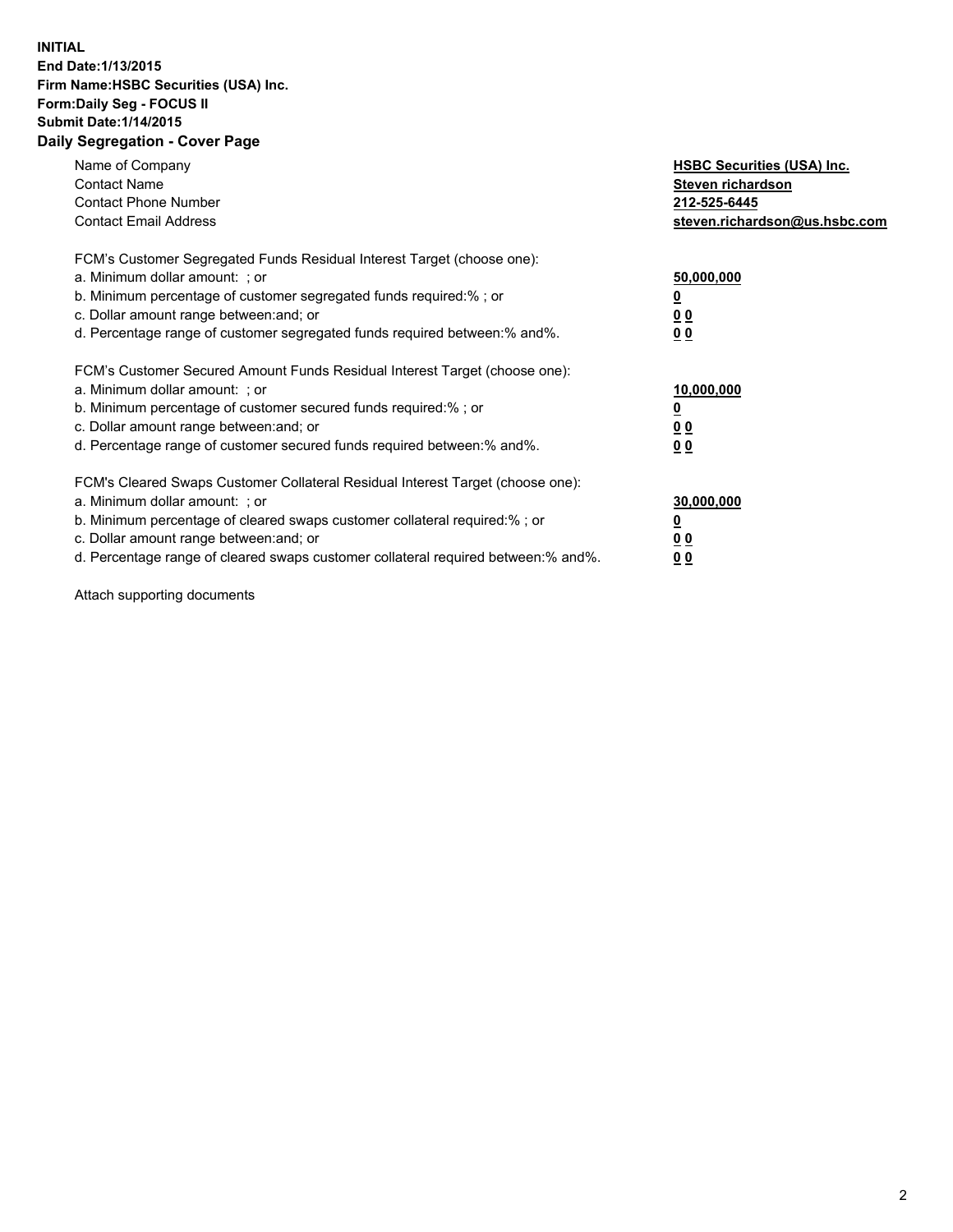**INITIAL End Date:1/13/2015 Firm Name:HSBC Securities (USA) Inc. Form:Daily Seg - FOCUS II Submit Date:1/14/2015 Daily Segregation - Secured Amounts**

Foreign Futures and Foreign Options Secured Amounts Amount required to be set aside pursuant to law, rule or regulation of a foreign government or a rule of a self-regulatory organization authorized thereunder **0** [7305] 1. Net ledger balance - Foreign Futures and Foreign Option Trading - All Customers A. Cash **82,206,897** [7315] B. Securities (at market) **33,208,177** [7317] 2. Net unrealized profit (loss) in open futures contracts traded on a foreign board of trade **12,900,857** [7325] 3. Exchange traded options a. Market value of open option contracts purchased on a foreign board of trade **0** [7335] b. Market value of open contracts granted (sold) on a foreign board of trade **0** [7337] 4. Net equity (deficit) (add lines 1. 2. and 3.) **128,315,931** [7345] 5. Account liquidating to a deficit and account with a debit balances - gross amount **449,029** [7351] Less: amount offset by customer owned securities **-82,383** [7352] **366,646** [7354] 6. Amount required to be set aside as the secured amount - Net Liquidating Equity Method (add lines 4 and 5) **128,682,577** [7355] 7. Greater of amount required to be set aside pursuant to foreign jurisdiction (above) or line 6. **128,682,577** [7360] FUNDS DEPOSITED IN SEPARATE REGULATION 30.7 ACCOUNTS 1. Cash in banks A. Banks located in the United States **24,982,074** [7500] B. Other banks qualified under Regulation 30.7 **0** [7520] **24,982,074** [7530] 2. Securities A. In safekeeping with banks located in the United States **78,208,177** [7540] B. In safekeeping with other banks qualified under Regulation 30.7 **0** [7560] **78,208,177** [7570] 3. Equities with registered futures commission merchants A. Cash **0** [7580] B. Securities **0** [7590] C. Unrealized gain (loss) on open futures contracts **0** [7600] D. Value of long option contracts **0** [7610] E. Value of short option contracts **0** [7615] **0** [7620] 4. Amounts held by clearing organizations of foreign boards of trade A. Cash **0** [7640] B. Securities **0** [7650] C. Amount due to (from) clearing organization - daily variation **0** [7660] D. Value of long option contracts **0** [7670] E. Value of short option contracts **0** [7675] **0** [7680] 5. Amounts held by members of foreign boards of trade A. Cash **56,158,940** [7700] B. Securities **0** [7710] C. Unrealized gain (loss) on open futures contracts **12,900,857** [7720] D. Value of long option contracts **0** [7730] E. Value of short option contracts **0** [7735] **69,059,797** [7740] 6. Amounts with other depositories designated by a foreign board of trade **0** [7760] 7. Segregated funds on hand **0** [7765] 8. Total funds in separate section 30.7 accounts **172,250,048** [7770] 9. Excess (deficiency) Set Aside for Secured Amount (subtract line 7 Secured Statement Page 1 from Line 8) **43,567,471** [7380] 10. Management Target Amount for Excess funds in separate section 30.7 accounts **28,254,332** [7780] 11. Excess (deficiency) funds in separate 30.7 accounts over (under) Management Target **15,313,139** [7785]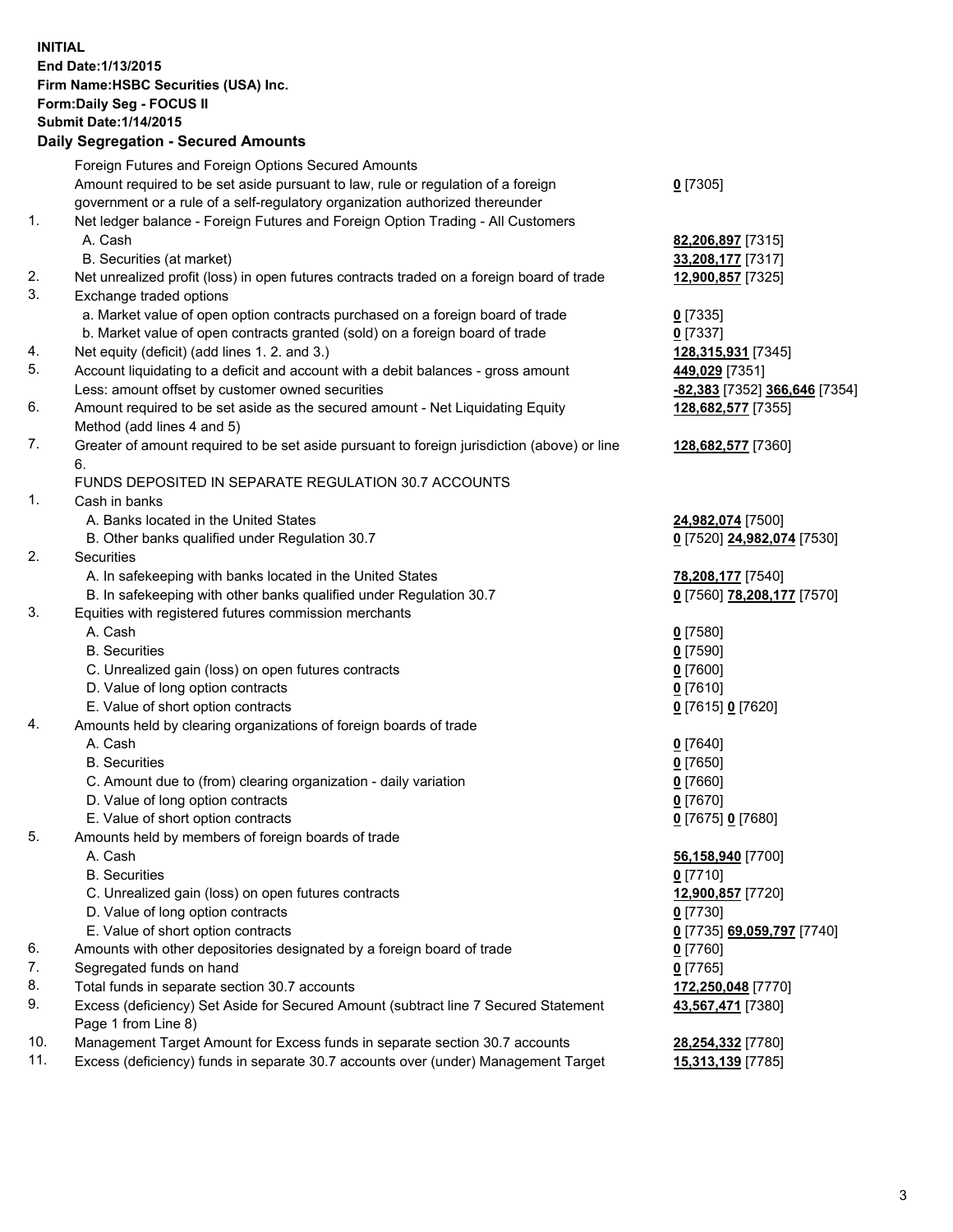| <b>INITIAL</b>                            |                                                                                                |                              |  |  |  |  |
|-------------------------------------------|------------------------------------------------------------------------------------------------|------------------------------|--|--|--|--|
| End Date: 1/13/2015                       |                                                                                                |                              |  |  |  |  |
| Firm Name: HSBC Securities (USA) Inc.     |                                                                                                |                              |  |  |  |  |
|                                           | Form: Daily Seg - FOCUS II                                                                     |                              |  |  |  |  |
|                                           | <b>Submit Date:1/14/2015</b>                                                                   |                              |  |  |  |  |
| Daily Segregation - Segregation Statement |                                                                                                |                              |  |  |  |  |
|                                           | SEGREGATION REQUIREMENTS(Section 4d(2) of the CEAct)                                           |                              |  |  |  |  |
| 1.                                        | Net ledger balance                                                                             |                              |  |  |  |  |
|                                           | A. Cash                                                                                        | 374,539,436 [7010]           |  |  |  |  |
|                                           | B. Securities (at market)                                                                      | 581,471,929 [7020]           |  |  |  |  |
| 2.                                        | Net unrealized profit (loss) in open futures contracts traded on a contract market             | -33,288,625 [7030]           |  |  |  |  |
| 3.                                        | Exchange traded options                                                                        |                              |  |  |  |  |
|                                           | A. Add market value of open option contracts purchased on a contract market                    | 123,787,231 [7032]           |  |  |  |  |
|                                           | B. Deduct market value of open option contracts granted (sold) on a contract market            | -12,704,364 [7033]           |  |  |  |  |
| 4.                                        | Net equity (deficit) (add lines 1, 2 and 3)                                                    | 1,033,805,607 [7040]         |  |  |  |  |
| 5.                                        | Accounts liquidating to a deficit and accounts with                                            |                              |  |  |  |  |
|                                           | debit balances - gross amount                                                                  | 1,188,695 [7045]             |  |  |  |  |
|                                           | Less: amount offset by customer securities                                                     | -1,188,444 [7047] 251 [7050] |  |  |  |  |
| 6.                                        | Amount required to be segregated (add lines 4 and 5)                                           | 1,033,805,858 [7060]         |  |  |  |  |
|                                           | FUNDS IN SEGREGATED ACCOUNTS                                                                   |                              |  |  |  |  |
| 7.                                        | Deposited in segregated funds bank accounts                                                    |                              |  |  |  |  |
|                                           | A. Cash                                                                                        | 100,077,817 [7070]           |  |  |  |  |
|                                           | B. Securities representing investments of customers' funds (at market)                         | $0$ [7080]                   |  |  |  |  |
|                                           | C. Securities held for particular customers or option customers in lieu of cash (at<br>market) | 74,504,448 [7090]            |  |  |  |  |
| 8.                                        | Margins on deposit with derivatives clearing organizations of contract markets                 |                              |  |  |  |  |
|                                           | A. Cash                                                                                        | 241,053,084 [7100]           |  |  |  |  |
|                                           | B. Securities representing investments of customers' funds (at market)                         | 193,206,487 [7110]           |  |  |  |  |
|                                           | C. Securities held for particular customers or option customers in lieu of cash (at<br>market) | 506,967,480 [7120]           |  |  |  |  |
| 9.                                        | Net settlement from (to) derivatives clearing organizations of contract markets                | -110,709,266 [7130]          |  |  |  |  |
| 10.                                       | Exchange traded options                                                                        |                              |  |  |  |  |
|                                           | A. Value of open long option contracts                                                         | 123,787,231 [7132]           |  |  |  |  |
|                                           | B. Value of open short option contracts                                                        | -12,704,364 [7133]           |  |  |  |  |
| 11.                                       | Net equities with other FCMs                                                                   |                              |  |  |  |  |
|                                           | A. Net liquidating equity                                                                      | 11,387,542 [7140]            |  |  |  |  |
|                                           | B. Securities representing investments of customers' funds (at market)                         | $0$ [7160]                   |  |  |  |  |
|                                           | C. Securities held for particular customers or option customers in lieu of cash (at            | $0$ [7170]                   |  |  |  |  |
|                                           | market)                                                                                        |                              |  |  |  |  |
| 12.                                       | Segregated funds on hand                                                                       | $0$ [7150]                   |  |  |  |  |
| 13.                                       | Total amount in segregation (add lines 7 through 12)                                           | 1,127,570,459 [7180]         |  |  |  |  |
| 14.                                       | Excess (deficiency) funds in segregation (subtract line 6 from line 13)                        | 93,764,601 [7190]            |  |  |  |  |
| 15.                                       | Management Target Amount for Excess funds in segregation                                       | 50,000,000 [7194]            |  |  |  |  |
| 16.                                       | Excess (deficiency) funds in segregation over (under) Management Target Amount                 | 43,764,601 [7198]            |  |  |  |  |
|                                           | Excess                                                                                         |                              |  |  |  |  |